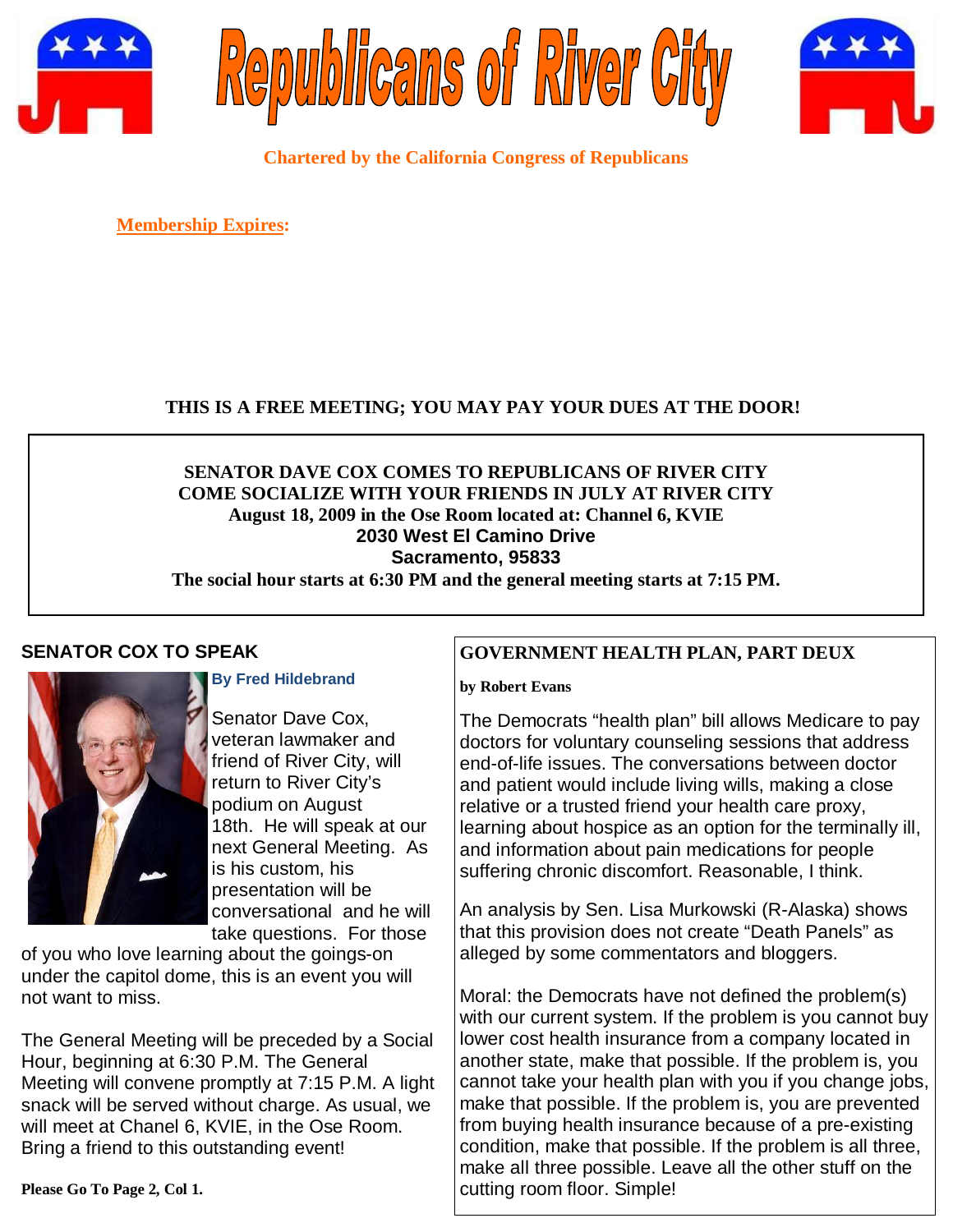# **SENATOR COX (Cont.)**

Dave Cox was elected to the State Senate in November, 2004. He represents the residents of the First Senate District, which includes all or portions of Alpine, Amador, Calaveras, El Dorado, Lassen, Placer, Plumas, Modoc, Mono, Nevada, Sacramento and Sierra Counties.

He serves as the Vice-Chair of the Senate Appropriations Committee and the Senate Local Government Committee. He also serves on the following Committees: Banking, Finance and Insurance; Energy, Utilities and Communications; and Health.

Dave was first elected to the State Assembly in November of 1998, and the voters overwhelmingly re-elected him in 2000 and 2002. He served the maximum six years in the Assembly as allowed by law.

In March of 2001, the Members of the Assembly Republican Caucus elected Dave to serve as their Assembly Republican Leader, a position he held until January of 2004 when he transitioned the leadership role to Assemblymember Kevin McCarthy.

During his tenure as the Republican Leader, Dave led efforts to successfully unite the Republican Caucus against proposals to raise billions of dollars in new taxes while advocating for a stronger economy and jobs climate. He led the fight against the illegal tripling of the car tax and helped trim waste from the state budget, freeing up money needed to fund essential education, public safety and health care programs.

After the recall election, Dave Cox served as a Member of Governor Arnold Schwarzenegger's Transition Team.

Dave was recognized as the California Building Industry Association Outstanding Legislator of 2003, and as Legislator of the Year by the American Electronics Association in 2002, the Consulting Engineers and Land Surveyors of California in 2001 and the California Business Properties Association in 2001. He was awarded the President's Award by the California State Association of Counties in 2001. This award is given to individuals who are committed to the development of sound public policy and service to the citizenry of California. In 2004, the

**Page 2 decision 1 h EXEC is a functional Morthern California Power Agency <b>funding, all while avoiding a** Northern California Power Agency named Senator Cox as its State Legislator of the Year. The California State Sheriffs' Association recognized Senator Cox's legislative efforts in 2005.

> Prior to his election to the State Assembly, Dave Cox served for six years on the Sacramento County Board of Supervisors.

Past affiliations include: service on the Sacramento Municipal Utility District Board of Directors, Senior Warden for St. Francis Episcopal Church of Fair Oaks, and memberships on the Board of Directors for the American Red Cross, the Sacramento Metropolitan Chamber of Commerce, Easter Seals, and KVIE-Channel 6, where he served as Chairman in 1982. Dave Cox graduated from the University of San Diego in 1961 with a Bachelors Degree in Business Administration. He also has a Master of Science Degree.

Dave and his wife Maggie live in Fair Oaks. Together they raised three daughters. All three attended San Juan Unified School District schools and graduated from public California universities. He and Maggie are the proud grandparents of six grandchildren.



#### **THE BUDGET REDUCTION PACKAGE**

#### **By Roger Niello**

I voted to support some elements of a 2009 Budget reduction

package that will reduce our current level of spending, stop the issuance of IOU's, and alleviate our current \$26 billion budget crisis, while adopting additional government reforms that change the way we operate state government.

There were many positives to be found in this budget reduction package. We significantly reduced the size of government, eliminated some waste and abuse in our welfare system, and protected local law enforcement

suspension of Proposition 98 funding to education.

In addition, the budget package contains no new taxes, makes \$15 billion in budget cuts, eliminates several outdated boards and commissions, preserves park funding, and sells off some state assets to generate needed revenues.

While there were some elements of the package that I could not support, a budget agreement is always a work of compromise and I commend Assembly Republican Leader Sam Blakeslee for his difficult work in negotiating this package.

Unfortunately, the other major concern with this package is that if the state's economy continues to decline as predicted, it is likely that this will be a temporary fix and we will be right back here this fall with another budget shortfall to deal with.

# **HAVE A LAUGH**

I dialed a number and got the following recording:

"I am not available right now, but thank you for caring enough to call. I am making some changes in my life. Please leave a message after the Beep. If I do not return your call, you are one of the changes."

Frustration is trying to find my glasses without my glasses.

The irony of life is that, by the time I'm old enough to know my way around, I'm not going anywhere.

Every morning is the dawn of a new error.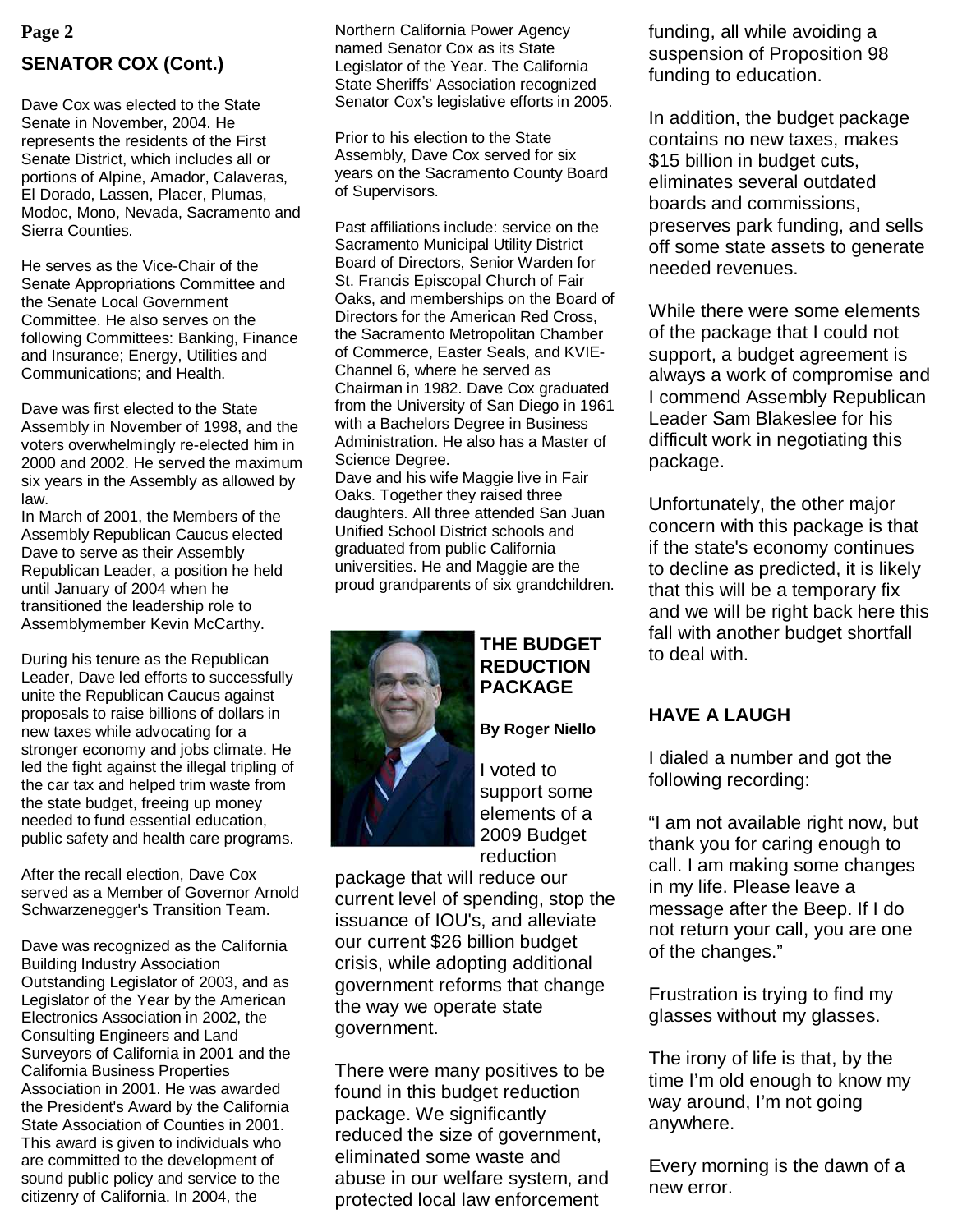**Page 3**

#### **IN MY OPINION:**

**by Chris Angle** 

#### **CONTRIVED ANGER OVER REFORM?**

In the emerging debate over the health care debate, the accusation from some Democrats that the anger shown at many of the "town hall meetings" is contrived and can be safely ignored is both revealing and potentially damaging for them. If Obama and the Democrats are truly surprised by the level hostility that their reform plans are provoking, then they are clearly out of touch with the American people. Unlike the Europeans, the American people are not a people that generally trust government to do things competently. Whereas the American people typically have strong opinions on various issues, many of the issues in question do not impact average Americans on a day-to-day basis. For example, while the issue of abortion may divide people along ideological lines, its practical impact is limited to a certain subset of the American population (i.e. women roughly between the ages of 15-45). On the other hand, the scope of the healthcare legislation being considered is so broad and comprehensive that it will directly and clearly impact all Americans. Add to this that three of the most common interactions that grown adults (as opposed to children who go to school) have with the government are through the Post Office, the DMV, and filling out tax forms, none of which can genuinely be described as a pleasurable experience. Nor do these interactions foster a faith in government efficiency. While this might not matter politically if only half the U.S. population had

access to healthcare, it becomes a challenge when roughly ¾'s of Americans are happy with their current health care. The thought of taking something that works (especially something that can literally mean the difference between life and death) and possibly replacing it with something that has the efficiency of the DMV is, quite understandably, a scary thought. Consequently, the idea that individual citizens would take it upon themselves to confront their representatives directly and express their fear through anger should not be thought far-fetched.

However, it may be that events are moving rapidly in a direction that could be damaging for the Democrats. While some Democrats have expressed the opinion that disruptions at town hall events do not help to promote a healthy debate (true), many have also engaged in heavyhanded responses that only serve to reinforce the perception that the Democrats don't really care what opponents of the reforms have to say. Some of them have all but trotted out Gavin Newsom to say that these reforms will happen "whether you like it or not". Not only do these responses rub the American psyche the wrong way, they also serve to reinforce the suspicion among the population that the reforms are something many of them won't like.

The failure of the Democrats to address the concerns of the electorate as expressed in polls and at town hall meetings is serving to bolster Republican fortunes in ways not seen in 5 years. Americans are a practical people and tend to react poorly to something that is perceived as overly ideological. The fact that these overly ideological proposed reforms could impact some Americans in ways that could have serious consequences in their lives and their health serves to inspire fear. The anger that is being expressed is no more contrived than what has been expressed at Republicans over the last 4-5 years. The electorate can be pretty unforgiving when aroused and ignored. If the Democrats need the voice of experience on this matter, they can always ask the Republicans.

#### **SELECTED FROM 45 LESSONS LIFE TAUGHT ME**

#### **By Regina Brett, The Cleveland Ohio Plain Dealer,**

Life isn't fair, but it's still good.

You don't have to win every argument. Agree to disagree.

Save for retirement starting with your first paycheck.

When it comes to chocolate, resistance is futile.

Make peace with your past so it won't screw up the present.

Don't compare your life to others. You have no idea what their journey is all about.

If a relationship has to be a secret, you shouldn't be in it.

Get rid of anything that isn't useful, beautiful or joyful.

Whatever doesn't kill you really does make you stronger.

Burn the candles, use the nice sheets and the good china. Don't save it for a special occasion. Today is special.

The best is yet to come.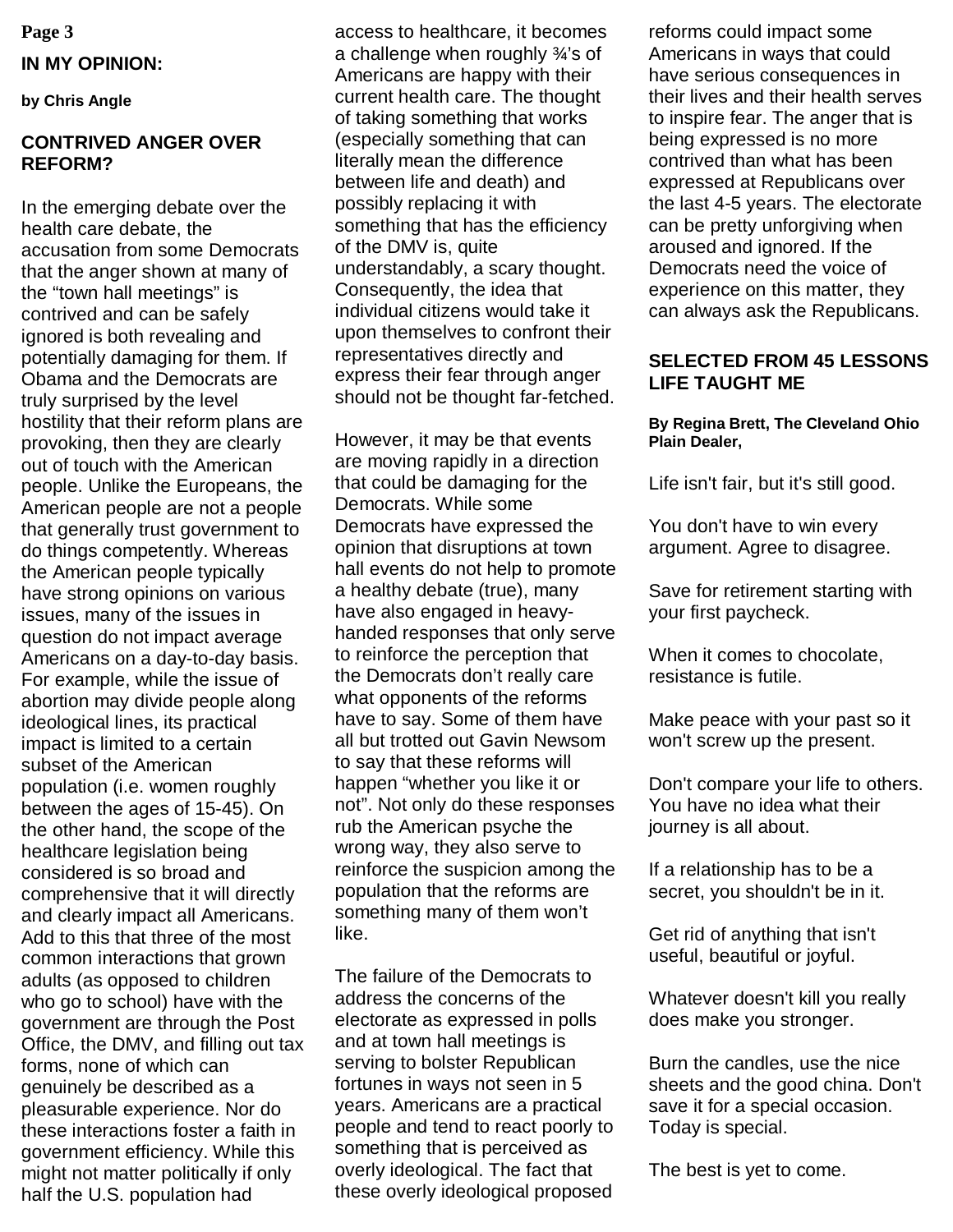



#### **SENATOR DAVE COX CAPITOL REPORT**

After much discussion, the Governor and Legislative Leaders emerged

to announce a deal to bridge the \$26 billion gap in the state's budget.

The compromise budget revision aims to address the state's cash flow crisis.

Under this plan, government services will be more streamlined. Waste and some lower priority programs such as the Integrated Waste Management Board will be eliminated.

Real changes and accountability to the state's welfare programs will be put in place.

Unfortunately, the budget package included nearly \$5 billion in borrowing from local government.

Local government provides many services – such as road repair and public safety -- that directly impact Californians.

Most cities and counties in the First Senate District are already borrowing by the state could mean drastic cuts and layoffs for local government.

This budget revision makes progress in reforms for a more efficient government.

But it still does not address the state's ongoing deficit spending. I continue to be concerned about our economy and its effect on the state treasury.

Given our 11.3 percent unemployment rate, we must immediately renew our focus on attracting new jobs and maintaining existing jobs.

With a deficit of this magnitude, there are no easy solutions – only difficult choices.

I appreciate the hard work and long hours that the Governor and legislative leaders put into this budget.





#### **ON THIS DATE IN HISTORY**

On August 13, 1981, **President** Ronald Reagan

signed into law the Economic Recovery Tax Act. The tax cut represented \$750 billion in tax cuts over five years and is still considered the largest tax cut in American history. While signing the Economic Recovery Tax Act and the Omnibus budget Reconciliation Act, President Reagan remarked, "I think they represent a turnaround of almost a half a century of a course this country's been on and mark an end to the excessive growth in government bureaucracy, government spending, and government taxing."

# **DID YOU KNOW**

Did you know you can now pay your River City dues on line?

It's easy. Just set your computer browser to REPUBLICANS OF RIVER CITY, click on JOIN, and fill out the form. Then click on the SUBMIT button and fill in the credit card information.

#### **Republicans of River City Board of Directors:**

Carl Burton, President Fred Hildebrand, Director Betty Axup, 1st Vice President Patty Hildebrand, Director Ed Gorre, 2nd Vice President Al Rogel, Director Cambria King, Membership Secretary Robert Evans, Treasurer Paul Green, Past President Chris Angle, Director Richard Eigenheer, Director Marian Higdon, Director



Volume 2009, Issue 8 P. O. Box 1776 Carmichael, CA 95609-1776

Editor: Robert Evans Telephone 359-5741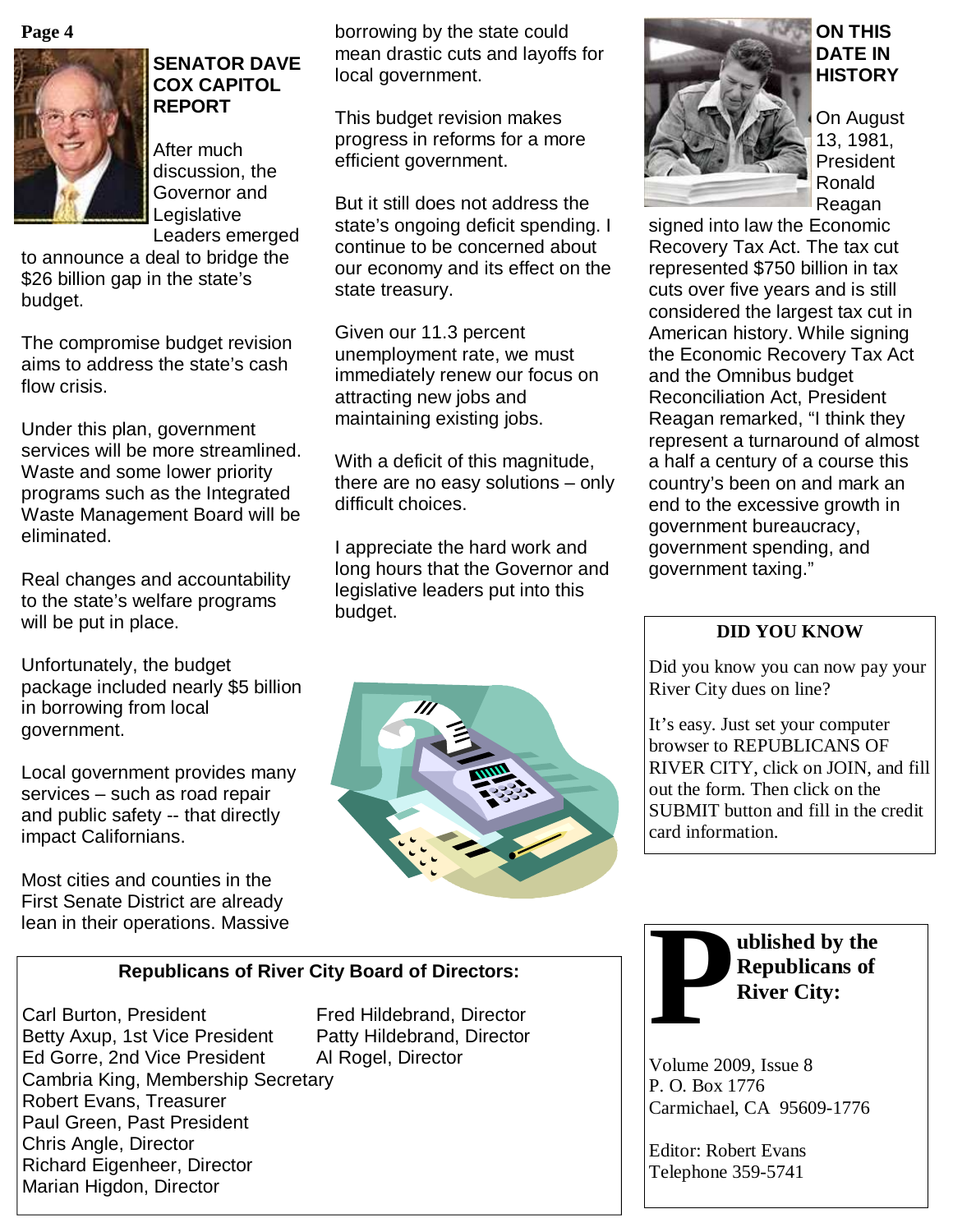



### **THE GOVERNOR'S CORNER**

**EDUCATION ASSISTANCE FOR CALIFORNIA NATIONAL GUARD Schwarzenegger MEMBERS** 

A new program that Governor Schwarzenegger made sure was part of the state budget will provide financial assistance for California's National Guard members to get a college education. Before this legislation, California was the only state in the nation that did not offer an education incentive to reward and retain National Guard members.

California's National Guard is on the front lines of every disaster. From protecting citizens from wildfires and floods here at home to serving the people of New Orleans after Hurricane Katrina, the Guard can be relied on in every emergency. These brave men and women are heroes, and now they will have the opportunity to get the college education they deserve. I have fought for education benefits for California's troops since I came into office, and I will continue to work to ensure they are rewarded with the opportunities they have earned.

CNGEAP is designed to help nearly 1,000 Guard members pay to attend colleges and universities. It will begin in January 2010 with \$1.8 million to cover the majority of fees associated with attending a public or qualifying private institution.

"This legislation is a small token of our state's appreciation of our citizen soldiers who selflessly answer the call to defend our freedom," said Senator Dave

**Page 5 THE RACE IS** Cogdill (R-Modesto), an Air **THE RACE IS** National Guard veteran who carried SB 815, nearly identical legislation designed to help National Guard members with the costs of attending college or a vocational education program. "By investing in the education of our brave servicemen and women, we are investing in our overall economy."

> While the new Post-9/11 G.I. Bill and Montgomery G.I. Bill provide education benefits for National Guard members who have been deployed on a federal overseas deployment, they do not apply to Guard members who remain at home on state service. The newly enacted bill, ABX4 12, was signed at the State Capitol on July 28 and means California Guard members are eligible to apply for education assistance.

> Providing an educational benefit will give an incentive for the best and most experienced Guard members to continue their service. According to the California Military Department, an overwhelming 74 percent of service members said they would extend their service in exchange for help with the costs of higher education.

> "The California National Guard Education Assistance Award Program will ensure that the most qualified and experienced Guard members will be retained to continue to serve the great state of California," said California Adjutant General Major General William H. Wade II.





**Carl Burton, President** 

Republicans running for Governor are:

Former Congressman Tom Campbell, Insurance Commissioner Steve Poizner and former CEO of E-Bay Margaret Whitman.

Republicans running for Lt. Governor are:

State Senator Samuel M. Aanestad, State Senator Jeff Denham, and Assemblyman Kevin McCarthy.

Republican running for Secretary of State is:

Former Assemblywomen Audra Strickland.

Republicans running for Attorney General are:

State Senator Tom Harman and former State Senator Chuck Poochigian (the Republican candidate for Attorney General in 2006).

Republican running for Controller is:

Board of Equalization (District 2) member Bill Leonard.

At this time no Republican is running for State Treasurer.

Republican running for Insurance Commissioner is:

State Senator Michael Villines.

Republican running for Board of Equalization District 1 Member:

Harmeet Dhillon (Assembly candidate in 2008).

Republicans running for Member, Board of Equalization District 2 are:

**Please Go To Page 6, Col. 1)** 

# **ON FOR 2010**